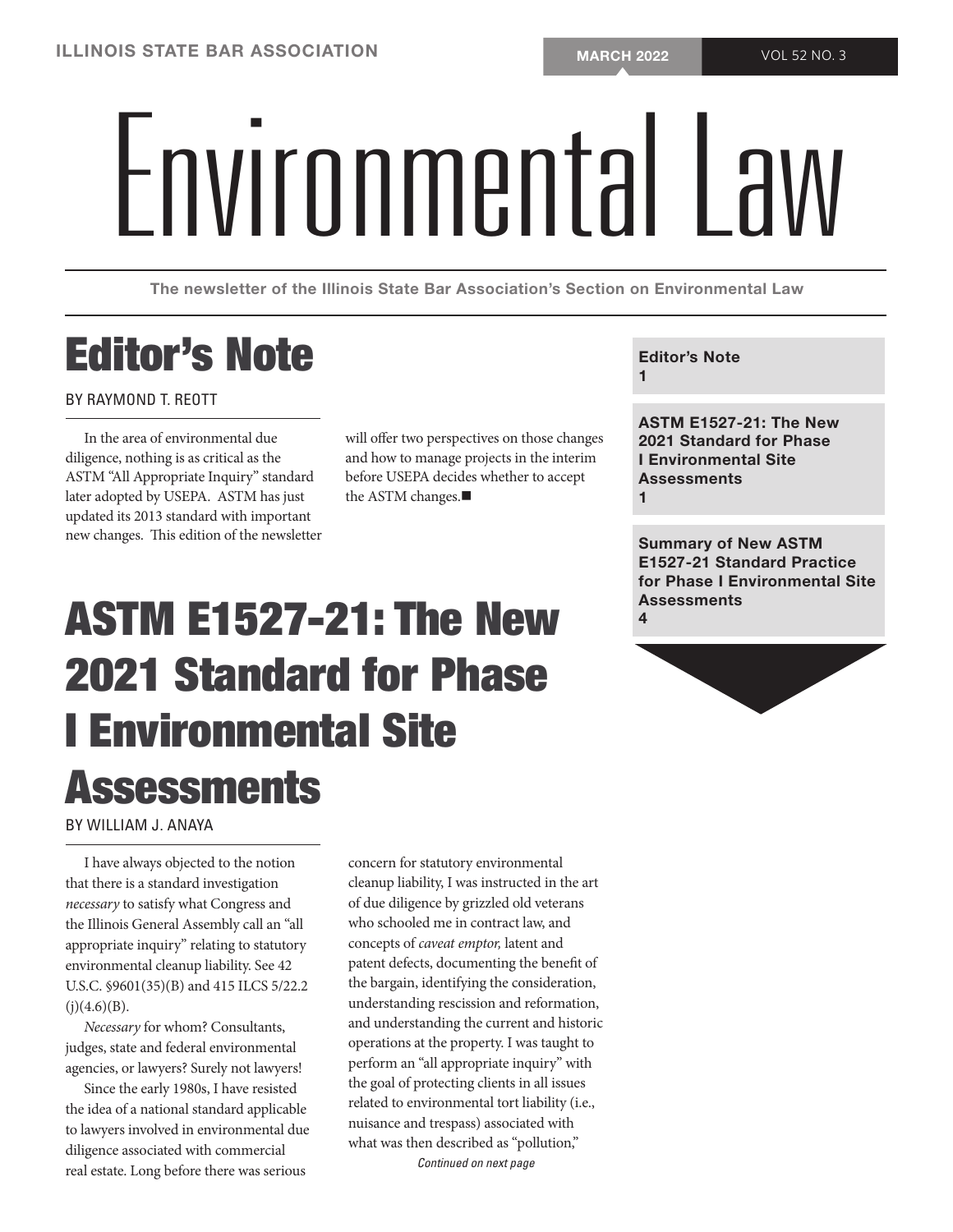to assisting the 'user' determine liability (or take advantage of a statutory defense) is sophomoric slop. The Phase I Report is likely only one part of the investigation. And, read it completely, not just the Executive Summary. Are you satisfied? Do you need more?

US EPA codified its interpretation of the all appropriate inquiry rule at 40 CFR §312.11. There, the Agency cites E 1527- 13 as the standard that reportedly satisfies an "all appropriate inquiry" investigation under the cleanup statute for the Agency's purposes. Some worry that by following the 2021 standard, they will not be able to take advantage of the Agency's exoneration at 40 CFR §312.11. First of all, the Agency is not qualified to determine liability (only an Article III judge is—hence the lawyer's interpretation of the facts is critically important), and it is abundantly clear to me that following the 2021 standard is simply following the guidance provided by the 2013 standard, only better. Following the 2021 standard will satisfy US EPA's "all appropriate inquiry" rule.

These latest revisions to the Standard clearly improve the investigation, but are focused on assisting the consultant avoid liability based on the previous vague language in the Standard. The focus of the Standard is not necessarily to provide you or your client with better information, but these 2021 changes will help the consultant as well as the client—especially those changes that support more reliable data, clearer definitions and conclusion, and analysis with supportable conclusions providing an adequate foundation necessary to become part of the record as admissible evidence. ASTM did not make the changes to make lawyers happy, but rather to improve its members' performance and to assist consultants in avoiding professional liability. Nonetheless, the changes are welcome.

above. It should be abundantly clear to every lawyer that the ASTM Standard is only a guidance for consultants, and lawyers who merely accept the findings, conclusions and recommendations at face value, do so that their peril. That is not to say that the information is valueless. It clearly has value but the conclusion that the investigation is adequate is the lawyer's to decide, regardless of the language in the standard or US EPA's "all appropriate inquiry" rule.

Now, it's the lawyer's job to determine if the consultants followed ASTM's 2022 guidance.

Our job never ends.

Now, to answer the first question raised

### Summary of New ASTM E1527-21 Standard Practice for Phase I Environmental Site **Assessments**

BY VINCENT OLESZKIEWICZ & JULIA WU

On November 1, 2021, the American Society for Test and Materials (ASTM) Committee on Environmental Assessment, Risk Management and Corrective Action approved a new standard for conducting Phase I Environmental Assessments (ESAs) replacing the prior ASTM Phase I Standard Practice (ASTM E1527-13) approved in 2013. The new standard, known as "E1527- 21-Standard Practice for Environmental Site Assessments: Phase I Environmental Site Assessment Process" (E1527-21) modifies the requirements for conducting Phase I ESAs while also clarifying ambiguities that arose while applying the prior ASTM E1527-13 standard. The following is a brief summary highlighting the primary modifications to the Phase I ESA requirements promulgated under the new E1527-21 standard.

#### New Definition of 'Recognized Environmental Condition' and the Related Term 'Likely'

Under the prior ASTM E1527-13 standard, the definition of a REC included the term "likely" when describing all three instances in which a REC is found:

*"the presence or likely presence of any hazardous substances or petroleum products in, on or at a property: (1) due to a release to the environment; (2) under conditions indicative of a release to the environment; or (3) under conditions that pose a material threat of a future release to the environment."*

In recognizing that this caused confusion amongst many environmental professionals and consultants, the new E1527-21 standard

provides a revised definition for a REC where the term "likely" is only used when describing one instance where a REC is found:

> "*(1) the presence of hazardous substances or petroleum products in, on or at the subject property due to a release to the environment; (2) the likely presence of hazardous substances or petroleum products in, on or at the subject property due to a release or likely release to the environment; or (3) the presence of hazardous substances or petroleum products in, on or at the subject property under conditions that pose a material threat of a future release to the environment."*

*In addition,* the new E1527-21 standard clarifies that the term "likely" means a

*William J. Anaya practices with Greensfelder, Hemker& Gale, P.C., in Chicago. He may be reached at wanaya@greensfelder.com.*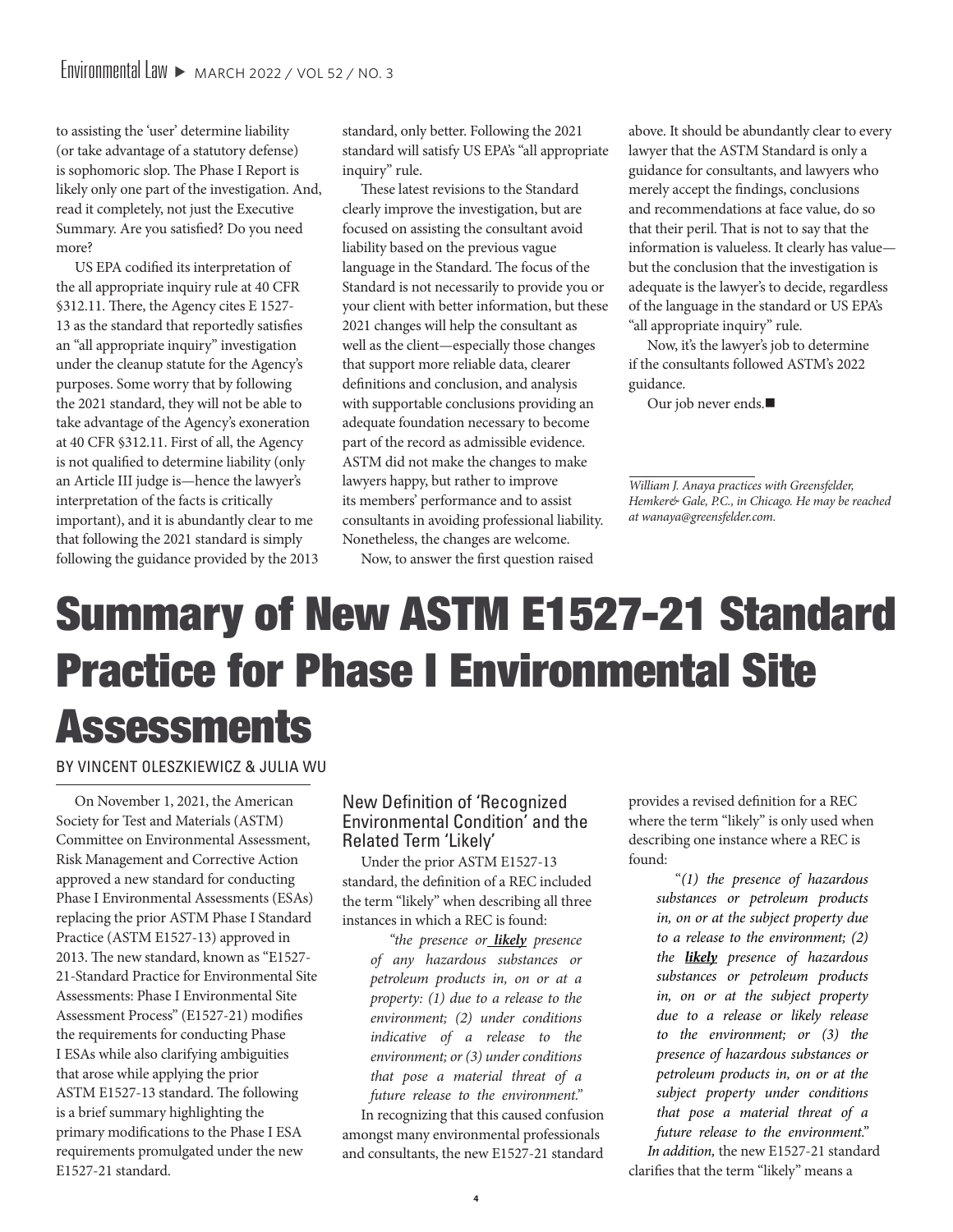condition *"which is neither certain nor proved, but can be expected or believed by a reasonable observer based on the logic and/or experience of the environmental professional, and/or available evidence, as stated in the report to support the opinions given."*

**1. NEW DEFINITION OF HISTORICAL RECS (HREC).**

The new E1527-21 standard updates the definition of a Historical REC (HREC) and defines it *"as a previous release of hazardous substances or petroleum products affecting the subject property that has been addressed to the satisfaction of the applicable regulatory authority or authorities and meeting unrestricted use criteria established by the applicable regulatory authority or authorities, without subjecting the property to any controls (for example activity and use limitations, or other property use limitations)."* The new E1527-21 standard further requires environmental consultants and professionals to evaluate any past closures of a contaminated site and the environmental assessment data associated with such closure to confirm that the assessment meets the current standards for unrestricted use.

- **2. A NEW TYPE OF REC.** The new E1527-21 standard provides for a new, third type of REC, known as a "Controlled Recognized Environmental Condition (CREC), which is defined under the new standard as *"a recognized environmental condition affecting the subject property that has been addressed to the satisfaction of the applicable regulatory authority or authorities with hazardous substances or petroleum products allowed to remain in place subject to implementation of controls (for example, activity and use limitations or other property use limitations)."*
- **3. GUIDANCE DISTINGUISHING REC vs. HREC vs. CREC.** In recognizing that environmental consultants vary in their individual determinations as to what constitutes a REC, a HREC or a CREC, the new E1527-21 standard includes a flow chart on Appendix X 4, which is intended to assist

environmental consultants in classifying property conditions as a REC, HREC or a CREC. While the Appendix will not eliminate all variability with respect to such determinations, it is intended to create more consistency among environmental consultants and professionals when classifying a property condition in a Phase I ESA.

- **4. EMERGING CONTAMINANTS.** The new E1527-21 standard clarifies that environmental consultants and professionals are not required to include emerging contaminates, such as per- and polyfluoroalkyl substances (PFAS), in their scope of work with conducting a Phase I ESA until the emerging contaminant is regulated as a federal CERCLA hazardous substance. However, the new E1527-21 standard also provides that the examination of such emerging contaminates may be added to the scope of the Phase I ESA as a "Non-Scope Consideration" if requested by the user of the Phase I ESA. In states where regulatory standards have been adopted for emerging contaminates that are not yet regulated as a federal CERCLA hazardous substance, the consideration of the emerging contaminate as a "Non-Scope Consideration" is imperative.
- **5. USE OF THE TERM "SUBJECT PROPERTY".** For the sake of clarity and to avoid any possible confusion caused by the use of varied terms, the new E1527- 21 standard recommends that environmental consultants and professionals consistently use the term "Subject Property" throughout the Phase I ESA when referencing the property subject to the Phase I ESA.
- **6. SHELF LIFE OF A PHASE I ESA.** The new E1527-21 standard provides that a Phase I ESA must be completed no more than 180 days prior to the date of acquisition to remain viable or up to one year if five specific components of the Phase I ESA have been updated, specifically

the (i) interviews; (ii) searches for recorded environmental cleanup liens; (iii) review of government records; (iv) site reconnaissance of the subject property; and (v) the Environmental Professional [EP] Declaration. Further, the new E1527-21 standard requires that the Phase I ESA identify the dates on which each component was completed and further provides that the 180-day or one year time period commences on the date when the first of these components were completed.

**7. REQUIREMENT TO USE STANDARD HISTORICAL SOURCES.** The new E1527- 21 standard requires the environmental consultant to review a minimum of four historical sources in connection with the examination of the property subject to the Phase I ESA along with examining the adjoining properties, which not only include properties with abutting property lines but any properties that are across the street or across an alley from the subject property. If one or more of the four required sources cannot be reviewed, the Phase I ESA should include a statement explaining why the source could not be reviewed. Additional Standard Historical Sources should also be reviewed as needed to identify applicable RECs at the subject property.

**8. USE OF ADDITIONAL STANDARD HISTORICAL SOURCES.** The new E1527-21 standard stresses the importance of providing detailed information regarding the specific historical use of the subject property even if the general historical use of the subject property is not considered to be a source of hazardous contamination. In such instances, the new E1527-21 standard requires that additional historical sources should still be reviewed should a more specific use be reasonably ascertainable.

**9. INTERVIEWS.** The new E1527-21 standard now classifies interviews as part of the ASTM Standard Historical Sources of Information component rather than it being a